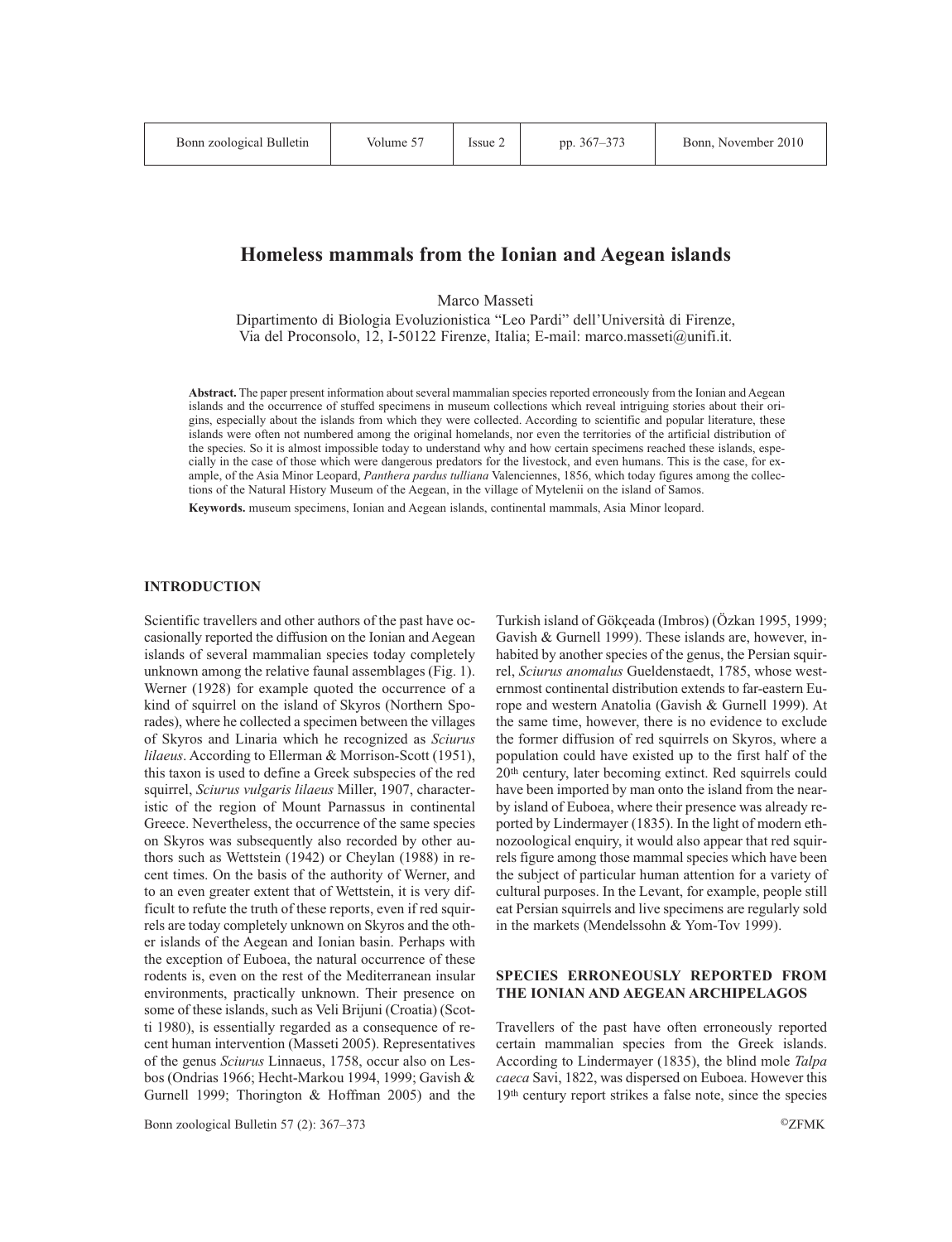

Fig. 1. Map with the locations of the Ionian and Aegean islands mentioned in the text.

is limited in its south-eastern European distributional range to the continental Balkan peninsula. No moles have ever been reported from the eastern Mediterranean islands, with the only exception of the Balkan mole *Talpa stankovici* V. Martino & E. Martino, 1931 on the islands of Corfu (Niethammer 1962, 1990; Kryštufek 1999a) and Cephalonia (Catsadorakis 1985; Giagia-Athanassopoulou 1998; Stamatopoulos, *in verbis*). Wettstein (1942) observed another species, the crested porcupine *Hystrix cristata* Linnaeus, 1758, but mentioned that local people referred to its presence on the Eastern Aegean islands of Ikaria and Lesbos. He (Wettstein 1942) added that this might have been the result of confusion with a hedgehog, the today dispersed Northern white-breasted hedgehog *Erinaceus roumanicus* Barrett-Hamilton, 1900 (Kryštufek et al. 2009). Effectively, the Greek term used to indicate the hedgehog is *skanzohiros*, which means "spiny pig", which is probably the reason of a confusion with the English "porcupine" (and/or the Italian "porcospino" and the French "porc-épic"). Moreover, the common porcupine has never been reported from the Balkan peninsula (Masseti et al. in press), while the Indian crested porcupine, *Hystrix indica* Kerr, 1792 is known from Anatolia with an occurrence further east to the Near East, including Arabia, Kashmir, Nepal and through peninsular India to Sri Lanka (Harrison & Bates 1991). These publications are probably the baseline of several unproven reports. Cheylan (1988) still quoted the occurrence of "*Hystrix cristata*" (sic) on the Eastern Aegean islands of Rhodes, Ikaria and Lesbos. The occurrence of *Microtus subterraneus* (de Sélys-Longchamos, 1836) was reported from Euboea by Cheylan (1988), while Niethammer (1982) and Krystufek (1999b) mentioned it as absent from

the entire Mediterranean coast and islands (see also Masseti 2009). A label without specimen, written by Ioannis C. Ondrias himself, in the mammal collection of the University of Patras (coll. no. 3158) reports the occurrence of the common vole *Microtus arvalis* (Pallas, 1779), from the area of Mytilene in south-eastern Lesbos. But, according to Stella Fraguedakis Tsolis (*in litteris* 13th July 2006), this species does not appear to exist or to have ever existed on this island. Furthermore, the specimen to which the label referred has unfortunately been lost. Contrary, the presence of Gunther's vole *M. guentheri* (Danford & Alston, 1880) is known from Lesbos (Stamatopoulos & Ondrias 1995), but according to Kryštufek & & Vohralík (2005) this is the only record from all Mediterranean islands so far.

### **THE INSULAR EDIBLE DORMICE**

Erroneous evaluations, or rather inattentive reading of publications of early authors have supported cultural models which are still difficult to eradicate, e.g. the consideration of the diffusion of several species of glirids in the Greek islands. One example is the erroneously supposed occurrence of the forest dormouse *Dryomys nitedula* (Pallas, 1778). Erhard (1858) reported the occurrence of *Myoxus nitela* Schreber, 1782, a species of glirid, similar in name to the forest dormouse from Andros, Naxos and Siphnos, where it occurred in orchards and orange groves. This report supported the assumption that this rodent occurs on these islands, but in reality the taxonomic classification does not correspond to that of the forest dormouse. According to Ellerman & Morrison-Scott (1951) *Myoxus nitela* is indicated as one of the synonyms of *Eliomys quercinus* (Linnaeus, 1766; garden dormouse), a species currently unknown in the Aegean area and being widespread in the central-western Mediterranean basin. Here it is not found further east than Dalmatia and the northwestern Balkan Peninsula. Although according to Kryštufek (1999b), this forest dormouse does not occur on Mediterranean islands, Cheylan (1988) reported it from Euboea. Recently, the presence of the forest dormouse was reported on the island of Andros, which is still an unconfirmed record (Chondropoulos & Fraguedakis-Tsolis, *in verbis*). We have, on the other hand, known for some time of the presence of the edible dormouse on islands such as Crete (Zimmermann 1953; Kahmann 1959; Niethammer & Krapp 1978; Catsadorakis 1994), Euboea (Ondrias 1966), Corfu (Niethammer 1962; Niethammer & Krapp 1978) and Cephalonia (Niethammer & Krapp 1978; Catsadorakis 1985; Giagia-Athanassopoulou 1998). On the latter island, its occurrence has been recently confirmed by H. Pieper (*in litteris*), whereas Dimaki (1999) provided arguments for the existence of the species on Andros. According to H. Alivitzatos & A. Lane (*in verbis*), the ed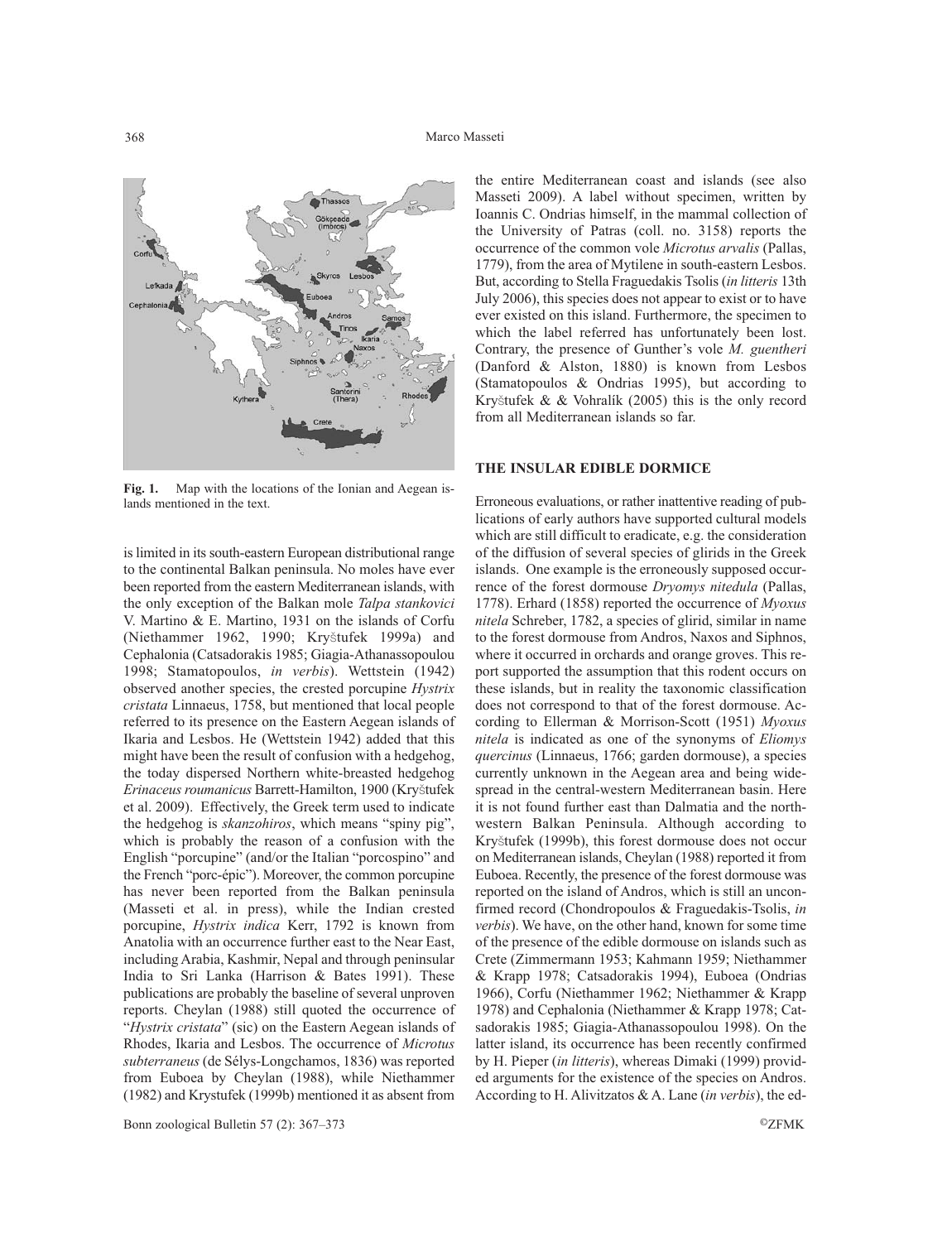ible dormouse is also present on the island of Thassos where they mentioned its occurrence in the surroundings of the village of Panaghia, on 30 August 2000. Wettstein (1942) reports the occurrence of a dormouse, possibly the forest dormouse, from Rhodes, but according to other authors the species is still unknown here (cf. Festa 1914; De Beaux 1929; Zimmermann 1953). A remarkable human impact on the geographical distribution of some dormouse species in the Mediterranean region was observed by Carpaneto & Cristaldi (1994), Colonnelli et al. (2000) and Masseti (2005). The population density can be documented since antiquity through historical and biogeographical analyses, supported by paleontological and archaeozoological data. Furthermore, ethnozoological enquiries document the utilisation of dormice for food or medicine, through traditional captive-breeding techniques, up to very recent historical times.

# **HOMELESS GREEK ISLAND CARNIVORES IN THE EUROPEAN MUSEUMS**

Several European natural history museums conserve material collected on the Greek islands which create problems in the attempt to arrive at their origins. This is the case, in the lynx, *Lynx lynx* (Linnaeus, 1758), collected on the island of Corfu and part of the collection of the Museum Alexander Koenig in Bonn, registered under the collection number ZFMK 93423. The specimen was purchased by Jochen Niethammer during the mammalogical exploration of the island. But the occurrence of the lynx on Corfu was very questionable and immediately resolved by the collector himself. Niethammer reported that he had bought it at the market, where he had been told that it originated from northern Greece, more specifically from Macedonia. In other cases specimens represent species which are in fact completely unknown to the islands which they are reported to originate from. In some cases, species have recently become extinct, like jackals from Corfu represented in the collections of the Museum Koenig (ZFMK 61193, 93420). Dispersed in the Balkan and Anatolian peninsulas, the Golden or Asiatic jackal *Canis aureus* Linnaeus, 1758 has been reported from Corfu (Niethammer 1962; Douma-Petridou 1977; Adamakopoulos et al. 1991; Demeter & Spassov 1993), Cephalonia (Demeter & Spassov 1993), Lefkada (Douma-Petridou 1977**;** Demeter & Spassov 1993) and Kythera (Jameson 1836, 1937), while other authors mentioned its occurrence on Ikaria (Atanassov 1955) and Skyros (Werner 1928; Wettstein 1942; Atanassov 1955). Ioannidis & Giannatos (1991) surveyed with positive results the island of Samos where jackals exist in the same habitats as in the rest of the southern Balkan Peninsula. Following the account of the expedition to the Greek archipelago published by the botanist Joseph P. de Tournefort (1717), Clarke (1801) ob-



**Fig. 2.** Stuffed specimen of the badger *Meles meles* collected on the island of Santorini (Thera) in 1859, and part of the collection of the Zoological Museum of the University of Athens (ZMUA 128) (photo Anastasios Legakis; courtesy Zoological Museum of the University of Athens).

served that "*Samos is infested with wolves*". Anyway, this record should refer to jackals rather than wolves**.** There is in fact no evidence for the occurrence of the latter canides on the Greek islands of the late Holocene. According to Ioannidis & Giannatos (1991), the jackal no longer exists on Corfu, Kythera, Skyros and Ikaria, where it possibly became extinct in very recent historical times, but jackals vanished from Corfu not before 1991–1992 (Grémillet, *in verbis*). The only Aegean islands where the species still survives are Euboea (Demeter & Spassov 1993) and Samos (Laar & Daan 1967; Douma-Petridou 1977; Adamakopoulos et al. 1991; Ioannidis & Giannatos 1991; Demeter & Spassov 1993; Ioannidis et al. 1996; Dimitropoulos et al. 1998).

Among the collections of the Greek museums, there are several specimens that provoke questions which are still far from having been satisfactorily answered. For example, there is a stuffed badger, *Meles meles* (Linnaeus, 1758) today on display at the Zoological Museum of the University of Athens (ZMUA 128, Fig. 2) and collected on the island of Santorini (Thera) by K. Bassiliou in 1859. This specimen is intriguing because of the old age and it is the only record of the badger from this island. According to Schmalfuss (1991) the species is today unknown from Santorini. If the origin of the ZMUA specimen is correct, the species must have become extinct around the end of the nineteenth century because Douglas (1892) did not mention the badger in his list of the insular mammals. Santorini should therefore be added to the distribution areas of the badger within the Aegean islands. Known in Greek as *asvós*, the badger was recorded from Cephalonia (Catsadorakis 1985), Rhodes (Festa 1914; Tortonese 1973) and Crete (Raulin 1859; Barrett-Hamilton 1899; Bate 1906,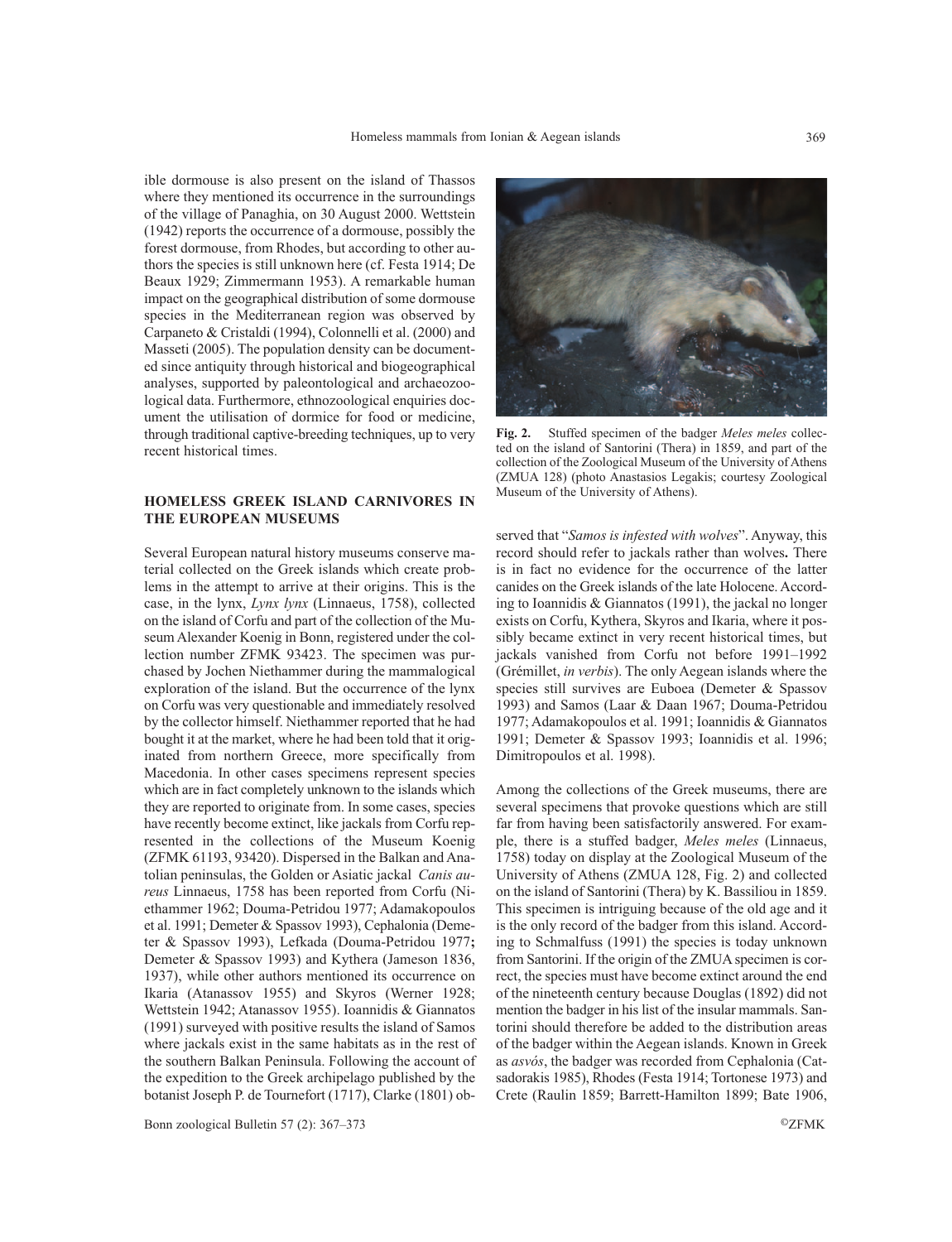

**Fig. 3.** Detail of the early 16th century wall decoration showing the "Life of St. Benedict" in the Great Cloister of the monastery of Monte Oliveto Maggiore (Siena, Italy) painted by the Italian artist Giovanni Antonio Bazzi.

1913; Miller 1907, 1912; Zimmermann 1953; Ondrias 1965; Ragni et al. 1999) where it is locally indicated by the vernacular term *arkalos*. In the course of the present study, it was possible to confirm its occurrence on the islands of Tinos, where it is locally known as *chakalos* (Gaetlich, pers. com.), Euboea, Crete, Rhodes, and possibly Andros (Gaetlich, pers. com.). There are unconfirmed records of badgers from Siphnos (Erhard 1858; Heldreich 1978; Cheylan 1988), but this does not exclude *a priori* the possibility of a previously more widespread distribution in the Aegean basin, and more specifically on the Cyclades. Moreover, the human practice of the importation of badgers onto the Greek islands is documented since prehistorical times. On Crete the oldest bones of *M. meles* were discovered in the Aceramic Neolithic levels at Knossos, while Ceramic Neolithic and later levels produced numerous remains of the species (Jarman 1996). Other osteological material was found on the site of Aghia Triada, and Kavousi-Vroda and has been respectively referred to the Ancient Minoan period (about 3,000–2,200 B.C.) (Wilkens 1996), and to the Late Minoan III C (Klipper & Snyder 1991; Snyder & Klippel 1996). It is not immediately apparent why human should have wanted to introduce badgers onto the islands, which is suggested because otherwise they would not have been able to pass unobserved on the small boats employed to reach the new territories (Vigne 1988, 1995; Masseti 1995). Since very an-

cient times, they may have played an important role in human societies, both symbolically and as food. Badgers might also have been utilised for their fur (Masseti 1995). Moreover, in medieval Europe another use of this mustelid has been documented. Wall paintings from the early 16th century (Fig. 3) at the monastery of Monte Oliveto Maggiore (Siena, Italy), painted by the Italian Giovanni Antonio Bazzi, better known as Sodoma, clearly show badgers as pets, very likely representing an authentic status symbol that underscored the affluence and social position of their owner, the painter himself (Carli 1980).

## **LEOPARDS ON SAMOS – CONCLUDING REMARKS**

A stuffed adult leopard (Fig. 4) is on display at the Natural History Museum of the Aegean in Mytelenii, on the Greek island of Samos (Masseti 2000). This specimen previously belonged to the Town Council (Greek: *Nomarkia*) and has been exhibited there for several decades (Ioannidis et al. 1996; Dimitropoulos et al. 1998). On its label it is classified as *kaplani*, with the explanation that this is the Samian terminology indicating a species of panther. However, the word derives from the Turkish term *kaplan*, commonly used in Anatolia to indicate the tiger, and erroneously also the leopard (Danford & Alston 1880). On the basis of available information, it is today not possible to ascertain the age and the origin the specimen. It is said that the leopard was killed on the island between 1870 and 1880, but there is no evidence that this is correct. The title of one of the most famous novels of the contemporary Samian writer Alki Zei, *To kaplani tis vitrinas* (=The *kaplani* of the showcase), better known however as *Wildcat under glass*, was inspired by this leopard. Speaking of her childhood, the author described this *kaplani*, and since she was born in 1936, it can be presumed that the leopard is older. Unfortunately, the Samian specimen is of an unnatural shape because it has been rather inexpertly stuffed, and hardly recalls the form of a living individual. It has a total length of about 235 cm and tail length of 90 cm, apparently proving that this specimen is a large one. But since the skin of felids is extremely elastic, the original dimensions could have been altered during the taxidermic procedure. The coat colour has deteriorated due to bad preservation conditions, and its prolonged display under daylight. The hair of the skin is worn in patches, but it seems that originally the colouration was tawny or buff on the back and paler on the flanks, where it could have merged into the white of the belly. Today, the entire coat is uniform pale, with darkbrown rosettes along the flanks and the back, which are fairly large (about 3–4 cm in diameter), widely spaced and thinly rimmed, with the centres slightly darker than the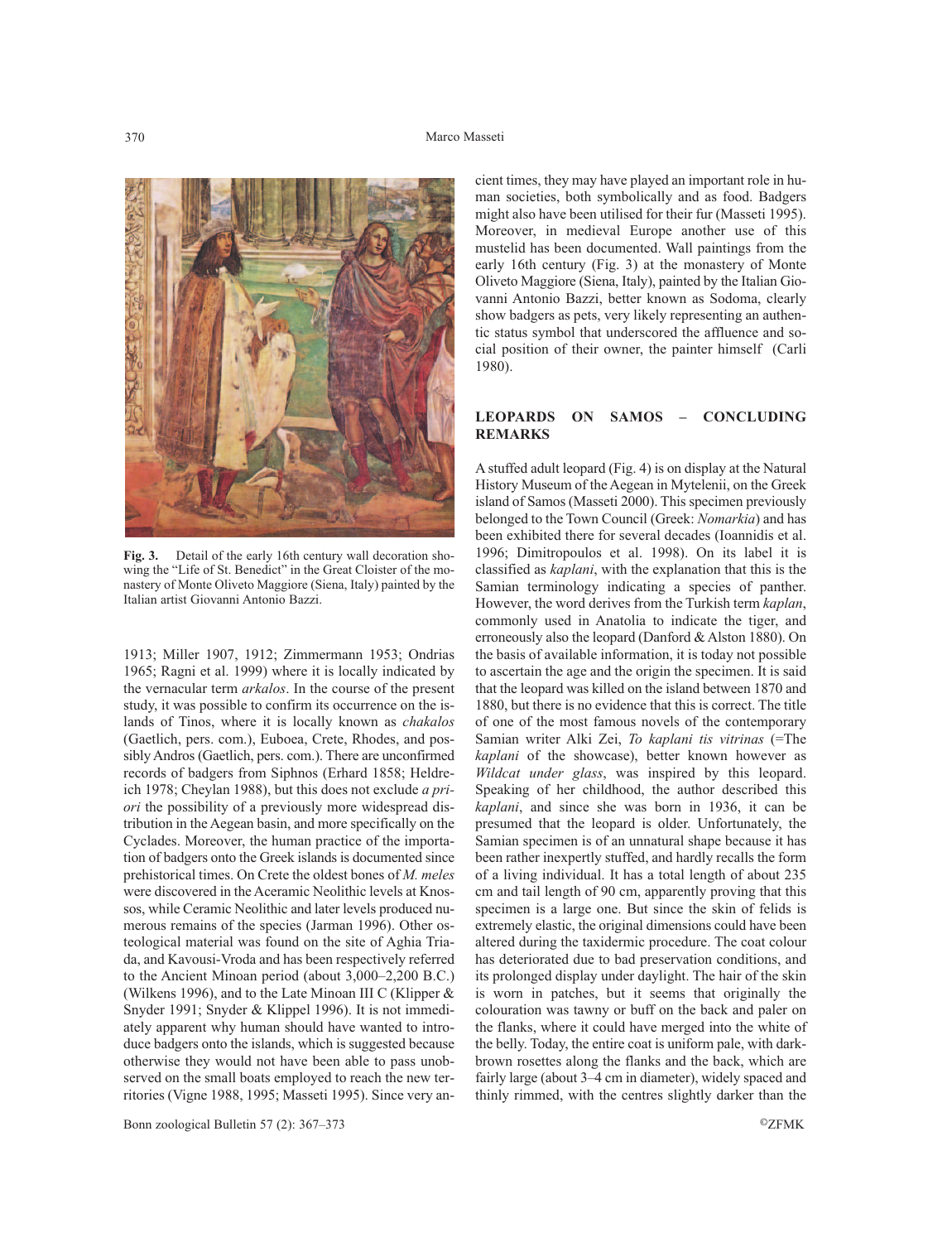

**Fig. 4.** The stuffed specimen of Asia Minor leopard, *Panthera pardus tulliana* Valenciennes, 1856, shown at the Natural History Museum of the Aegean, Samos (Greece) (photo Marco Masseti; courtesy Natural History Museum of the Aegean, Mytelenii, Samos).

ground tint. The coat is fairly short and full, the hair on the nape is long, and the tail is decidedly bushy. According to the colouration and coat pattern, this specimen could belong to the Anatolian leopard *Panthera pardus tulliana*, as mentioned by Valenciennes (1856), Pocock (1930) and Leyhausen (1991), and clearly distinct from other Near Eastern subspecies (Masseti 2000). It has also been said that the animal arrived at Samos from the opposite coast of Turkey, swimming across the channel separating the island from western Anatolia. In fact there is a deeply-rooted traditional belief on Samos which refer to leopards swimming from Anatolia in various periods. This was reported by Tournefort (1717) who confirmed this legend, observing that: ""*Il y passe quelques tigres qui viennent de terre ferme par le Petit Boghas*". Petit Boghas was the name used at this time to indicate the above mentioned channel. Clarke (1801) followed this observation and mentioned that: "*tigers sometimes arrive from the mainland, after crossing the little Boccaze; thereby confirming all observation made by the author in the former section, with regard to the existence of triggers in Asia Minor*". However, Tournefort (1717) report was probably not based on an own observation, but rather

inspired by local people. In any case, since the distance between the island and the mainland is not more than 1.7 km, it cannot be excluded that leopards could have reached the island by swimming, at various times. These felids are good swimmers and could have come e.g. from the Samsundag area (Masseti 2000) which was until the early 1970s the last western Anatolian stronghold of the species (Kumerloeve 1971; Avci 1978; Ulrich & Riffel 1993; Masseti 2000).

**Acknowledgements.** I would like to express my appreciation and gratitude to the following friends and colleagues for their suggestions and assistance while the preparation of the present paper: Wolfgang Böhme and Rainer Hutterer, Zoologisches Forschungsmuseum Alexander Koenig, Bonn; Suleyman Karakaya and Suleyman Kaçar, Forest Department of Antalya (Turkey); Ioannis C. Ondrias, Basil Chondropoulos, Stella Fraguedakis-Tsolis and A. Stamatopoulos, Department of Biology of the University of Patras; Martin Gaetlich, Zoological Museum of the University of Athens; Xavier Grèmillet, SOS Otter Network Sizun, France; Achilleas Dimitropoulos, Maria Dimaki and Yannis Ioannidis, Goulandris Natural History Museum, Athens; and Anastasios Legakis, Department of Biology of the University of Athens.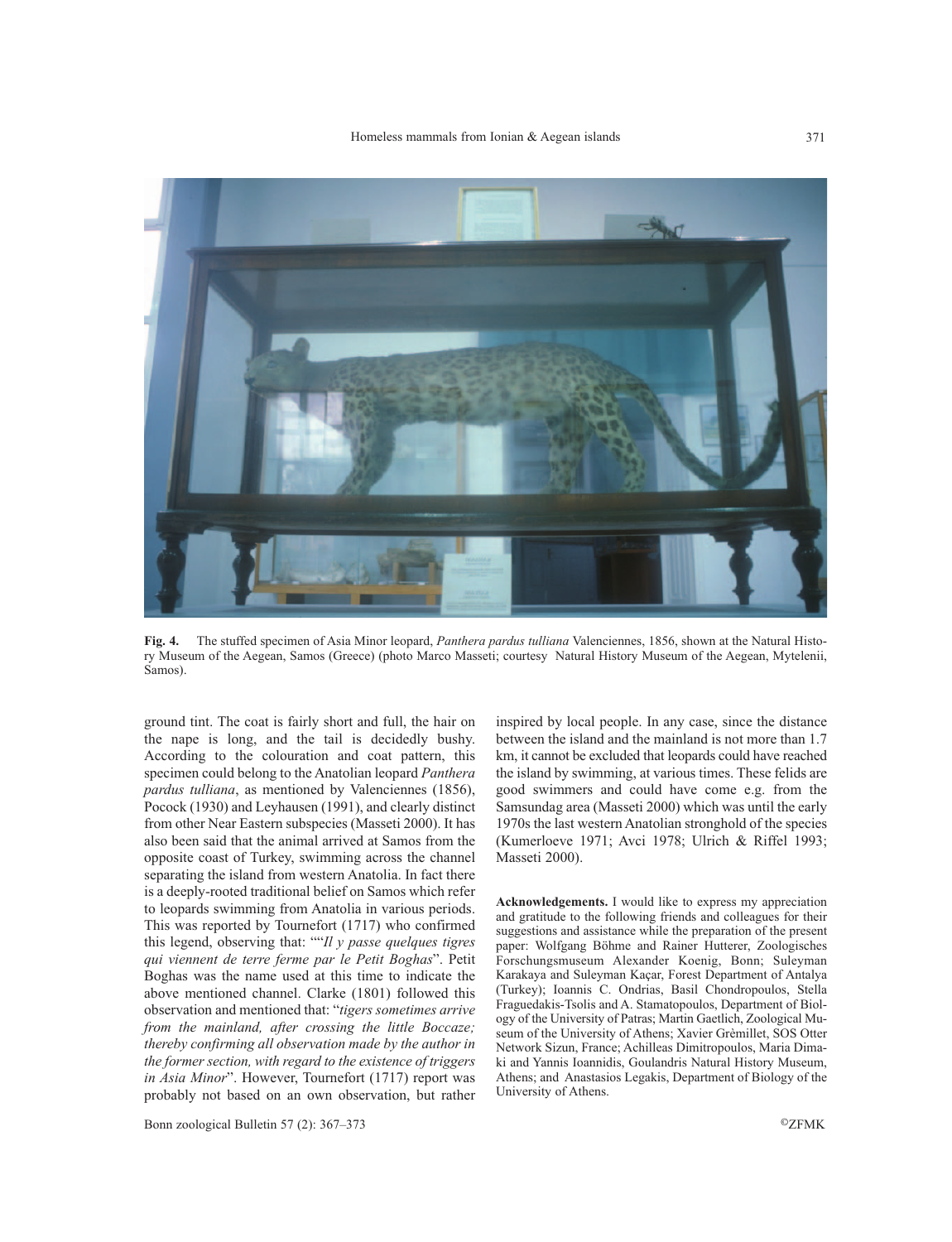#### **REFERENCES**

- Adamakopoulos P, Adamakopoulos T, Bousbouras D, Giannatos G, Hatzirvassanis V, Yoannidis Y, Papaioannou DH, Sfougaris A (1991) Les grand Mamiféres de Gréce (Carnivores et Artiodactyles): situation actuelle, repartition, habitats - les especes menacees, perspectives de protection. Biologia Gallohellenica 18: 107–126
- Atanassov N (1955) The jackal (*Canis aureus* L.) in Bulgaria. Comptes Rendus Acad. Bulg. Sci. Sofia 8 (4): 61–63
- Avci O (1978) Dilek Yarimadasi Milli Parki. Unpub. MS for Dilek Yarimadasi Milli Park fiefi. Orman Fakültesi, Istanbul Üniversitesi, 4 pp.
- Barrett-Hamilton G (1899) Note on the Beech Marten and Badger of Crete. Ann. Mag. Nat. Hist. London 7 (4): 383–384
- Bate DMA (1906) On the mammals of Crete. Proc. Zool. Soc. London 2: 315–323
- Bate DMA (1913) The Mammals of Crete. In Trevor-Battye A (ed.) Camping in Crete. Witherby & Co., London, pp. 254–256
- Carli E (1980) Le storie di San Benedetto a Monteoliveto Maggiore. Silvana Editoriale/Monte dei Paschi di Siena, Siena, 184 pp.
- Carpaneto GM, Cristaldi M (1994) Dormice and man: a review of past and present relations. Hystrix The Italian Journal of Mammalogy 6 (1-2): 303–330
- Catsadorakis G (1985) Προκαταρκτκη καταγραφη της πανιδαζ και διαϕοων διαχειριζτκων θεµατων τοι εθνικοι δριµµοι Αινοι (Κεϕλληνιαζ). ∆ιενθυνση ∆ασων Κεϕλληνιαζ, Cephalonia, 25 pp.
- Catsadorakis G (1994) The vertebrate animals of Samaria National Park (Crete, Greece). Biologia Gallo-hellenica 22: 9–22
- Cheylan G (1988) Compte-rendu de la table ronde: répartition géographique et statut des mammifères menacés dans les îles méditerranéennes. Bull. Ecol. 19 (2–3): 481–484
- Clarke ED (1801): Travels in various countries of Europe, Asia and Africa. / First Part, Russia Tartary and Turkey. 2nd ed. (1810). Xxviii, T. Cadell and W. Davies, London, 812 pp.
- Colonnelli G, Carpaneto GM, Cristalli M (2000) Uso alimentare e allevamento del ghiro (*Myoxus glis*) presso gli antichi romani: materiale e documenti. In Atti del 2° Convegno Nazionale di Archeozoologia. Asti, 14–16 novembre 1997. Abaco Edizioni, Forlì, 315–325
- Danford CG, Alston ER (1880) On the Mammals of Asia Minor. Part II. Proceedings of the Scientific Meetings of the Zoological Society of London 1880: 50–64
- De Beaux O (1929) Mammiferi. In Ghigi A. (ed.): Ricerche faunistiche nelle isole italiane dell'Egeo. Archivio Zoologico Italiano 12–13: 135–154
- Demeter A, Spassov N (1993) *Canis aureus* Linnaeus, 1758 Schakal, Goldschakal. In Stubbe M. & Krapp, F. (eds.) Handbuch der Säugetiere Europas. Raubsäuger 1. Aula Verlag, Wiesbaden, pp. 107–138
- Dimaki M (1999) First record of the edible dormouse *Glis glis* (L., 1766) from the Greek island of Andros. Ann. Musei Goulandris 10: 181–183
- Dimitropoulos A, Dimaki M, Ioannidis I. (1998) The animals and wetlands, close to human settlements. Contribution to island fauna 14, Athens, 180 pp.
- Douglas G (1892) Zur Fauna Santorins. Zool. Anz. Leipzig 15: 453–455
- Douma-Petridou E (1977) Systematics and geographical distribution of the families Canidae and Mustelidae in the Peloponnese (in Greek). Unpl. Manuscript. University of Patras, 197 pp.

Bonn zoological Bulletin 57 (2): 367–373 ©ZFMK

- Ellerman JR, Morrison-Scott TCS (1951) Checklist of Palaearctic and Indian mammals 1758 to 1946. British Museum (Natural History), London, 810 pp.
- Erhard D (1858) Fauna der Cykladen. Die Wirbelthiere der Cykladen, Nebst einem Anhange über deren Pflanzendecke. Voigt and Günther, Leipzig, 117 pp.
- Festa E (1914) Escursioni del Dr. Enrico Festa nell'Isola di Rodi. Mammiferi. Boll. Mus. Zool. Anat. Comparata R. Univ. Torino 686: 1–21
- Gavish L, Gurnell J (1999) *Sciurus anomalus* Güldenstaedt, 1785. In Mitchell-Jones AJ et al. (eds.) The Atlas of the European mammals. Academic Press, London, pp. 176–177
- Giagia-Athanassopoulou E (1998) Τα Θηλαστικα Mammals. In Efthymiatou-Katsouni N (ed.) Dedication to the National Park of Ainos. Museum of Natural History, Cephalonia and Ithaca, pp. 159–161
- Harrison DL, Bates PJJ (1991) The Mammals of Arabia. Harrison Zoological Museum, Sevenoaks (England), 354 pp.
- Hecht-Markou P (1994) Beschreibung, geografische Verbreitung, Biotope und Ortswechsel des *Sciurus anomalus* Güldenstaedt, 1785 auf der Insel Lesbos (Griechenland). Ann. Musei Goulandris 9: 429–444
- Hecht-Markou P (1999) Das Markieren des Lebenraumes von *Sciurus anomalus* auf der Insel Lesbos. Ann. Musei Goulandris 10: 201–221
- Heldreich T (1878) La faune de la Gréce. Ie Partie. Animaux vertebrés. Expos. Univ. de Paris en 1878
- Ioannidis Y, Giannatos G (1991) Preliminary survey on the distribution and status of jackal (*Canis aureus* L., 1758) in southern Greece. Biologia Gallo-hellenica 18 (1): 67–74
- Ioannidis I, Dimaki M, Dimiropoulos A (1996) Säugetiere auf Samos. In Samiakes M (ed) Samiotische Studien, B 1995- 1996; Pnevmatiko Idryma Samou "Nikolaos Dimitriou"; Athen, S. 465–468
- Jameson R (1836) Naturgeschichte der Insel Cerigo. Isis (Oken) 1838 (2): 127–130
- Jameson R (1837) Notes on the Natural History and Statistics of the Island of Cerigo et its dependencies. The Edinburgh New Philosoph. Journal Oct. 1936-Apr. 1937, 22: 62–69
- Jarman MR (1996) Human Influence in the Development of the Cretan Mammalian Fauna. In Reese DS (ed.) Pleistocene and Holocene Fauna of Crete and its First Settlers. Prehistory Press, Madison (Wisconsin), pp. 211–239
- Kahmann H (1959) Notes sur le statut actuel de quelques mammifères menacés dans la région méditerranéenne. Mammalia 3: 329–331
- Klipper WE, Snyder LM (1991) Dark age fauna from Kavousi, Crete. The vertebrates from the 1987 and 1988 excavations. Hesperia 60: 179–186
- Kryštufek B (1999a) *Talpa stankovici* V. Martino & E. Martino, 1931. In Mitchell-Jones, A.J. *et al.* (eds.) The Atlas of European Mammals. Academic Press, London, pp. 88–89
- Kryštufek B (1999b) *Dryomys nitedula* (Pallas, 1778). In Mitchell-Jones, A.J. *et al.* (eds.) The Atlas of European mammals. Academic Press, London, pp. 300–301
- Kryštufek B, Vohralík V (2005) Mammals of Turkey and Cyprus. Rodentia I: Sciuridae, Dipodidae, Gliridae, Arvicolinae. University of Primorska, Koper (Slovenia), 292 pp.
- Kryštufek B, Tvrtković N, Paunović M, Özkan B (2009) Size variation in the Northern white-breasted hedgehog, *Erinaceus roumanicus*: latitudinal cline and island rule. Mammalia 73: 209–306
- Kumerloeve H (1971) Zum Stand des Vorkommens von *Panthera pardus tulliana* Valenciennes, 1856 in Kleinasiaen. Zool. Garten N.F., Leipzig 40: 4–22